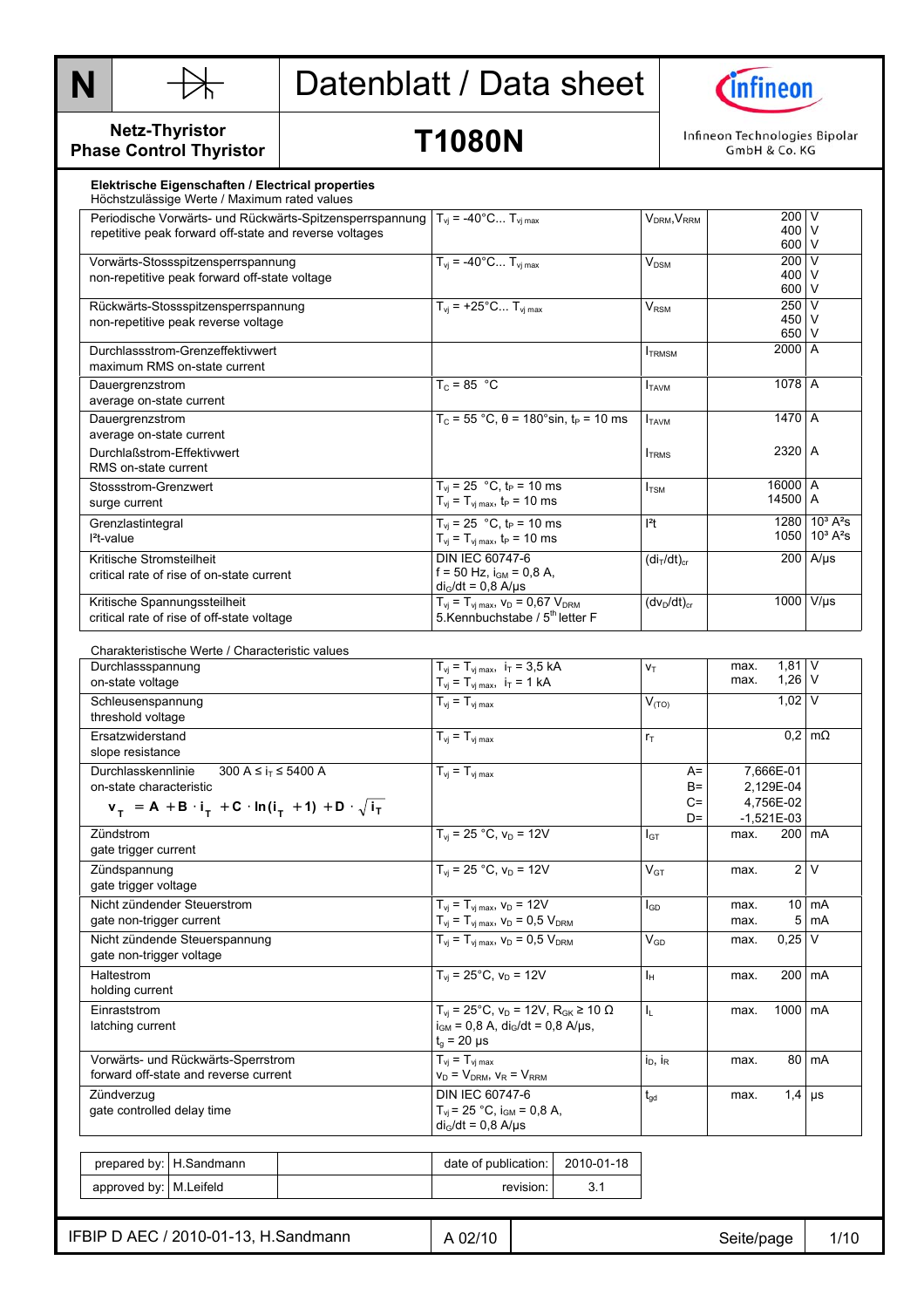



#### **Netz-Thyristor Phase Control Thyristor**

## **T1080N**

Infineon Technologies Bipolar GmbH & Co. KG

#### **Elektrische Eigenschaften / Electrical properties**  Charakteristische Werte / Characteristic values

| <u> Chanantonouveno i i che i chanactonouv i alace</u> |                                                                              |      |     |    |
|--------------------------------------------------------|------------------------------------------------------------------------------|------|-----|----|
| Freiwerdezeit                                          | $T_{vi} = T_{vi \text{ max}}$ , $i_{TM} = I_{TAVM}$                          | typ. | 150 | μs |
| circuit commutated turn-off time                       | $v_{\text{RM}}$ = 100 V, $v_{\text{DM}}$ = 0,67 $V_{\text{DRM}}$             |      |     |    |
|                                                        | $dv_D/dt = 20 \text{ V/}\mu\text{s}$ , $-di_T/dt = 10 \text{ A/}\mu\text{s}$ |      |     |    |
|                                                        | 4. Kennbuchstabe / 4 <sup>th</sup> letter O                                  |      |     |    |

| Thermische Eigenschaften / Thermal properties |                                            |                     |      |                        |               |
|-----------------------------------------------|--------------------------------------------|---------------------|------|------------------------|---------------|
| Innerer Wärmewiderstand                       | Kühlfläche / cooling surface               | $R_{th,IC}$         |      |                        |               |
| thermal resistance, junction to case          | beidseitig / two-sided, $\theta$ = 180°sin |                     | max. | $0.033$ $^{\circ}$ C/W |               |
|                                               | beidseitig / two-sided, DC                 |                     | max. | 0,030 °C/W             |               |
|                                               | Anode / anode. $\theta$ = 180°sin          |                     | max. | 0,059                  | $\degree$ C/W |
|                                               | Anode / anode, DC                          |                     | max. | 0,056                  | $\degree$ C/W |
|                                               | Kathode / cathode, $\theta$ = 180°sin      |                     | max. | $0,068$ $^{\circ}$ C/W |               |
|                                               | Kathode / cathode. DC                      |                     | max. | 0,065                  | °C/W          |
| Ubergangs-Wärmewiderstand                     | Kühlfläche / cooling surface               | $R_{thCH}$          |      |                        |               |
| thermal resistance, case to heatsink          | beidseitig / two-sides                     |                     | max. | 0,006                  | $\degree$ C/W |
|                                               | einseitig / single-sides                   |                     | max. | $0,012$ °C/W           |               |
| Höchstzulässige Sperrschichttemperatur        |                                            | $T_{\text{vj max}}$ |      | 140 l                  | $^{\circ}$ C  |
| maximum junction temperature                  |                                            |                     |      |                        |               |
| Betriebstemperatur                            |                                            | $T_{c \text{ op}}$  |      | $-40+140$              | °€            |
| operating temperature                         |                                            |                     |      |                        |               |
| Lagertemperatur                               |                                            | $T_{\text{stg}}$    |      | $-40+150$              | °C            |
| storage temperature                           |                                            |                     |      |                        |               |

#### **Mechanische Eigenschaften / Mechanical properties**  Gehäuse, siehe Anlage case, see annex Seite 3 and 3 and 3 and 3 and 3 and 3 and 3 and 3 and 3 and 3 and 3 and 3 and 3 and 3 and 3 and 3 page 3 Si-Element mit Druckkontakt Si-pellet with pressure contact Anpresskraft clamping force F 8...16 KN **Steueranschlüsse** control terminals Gate (flat) Gate (round, based on AMP 60598) Kathode / cathode A 2,8x0,5 Ø 1,5  $A\frac{4,8x0,5}{110}$ mm mm mm Gewicht weight G typ. 110 g Kriechstrecke creepage distance 6 mm **Schwingfestigkeit** vibration resistance  $f = 50$  Hz  $f = 50$  m/s<sup>2</sup>

| - AEC ر<br>′ 2010-01-13,<br>IFBIP L<br>-l.Sandmann<br><u>п</u><br>ັ | 02/10<br>UZI | Seite/bade<br>ັ | 2/10<br>the contract of the contract of the |
|---------------------------------------------------------------------|--------------|-----------------|---------------------------------------------|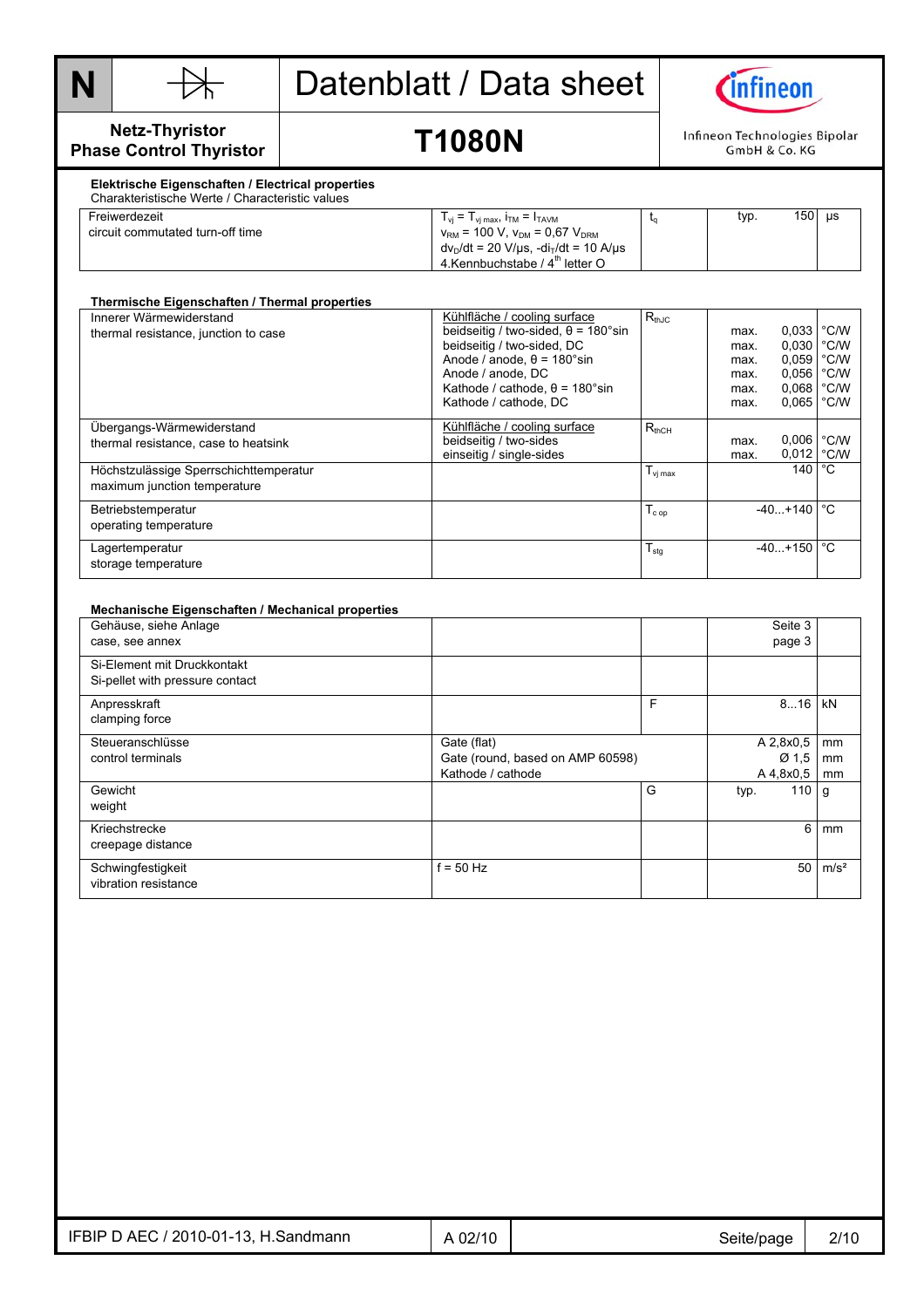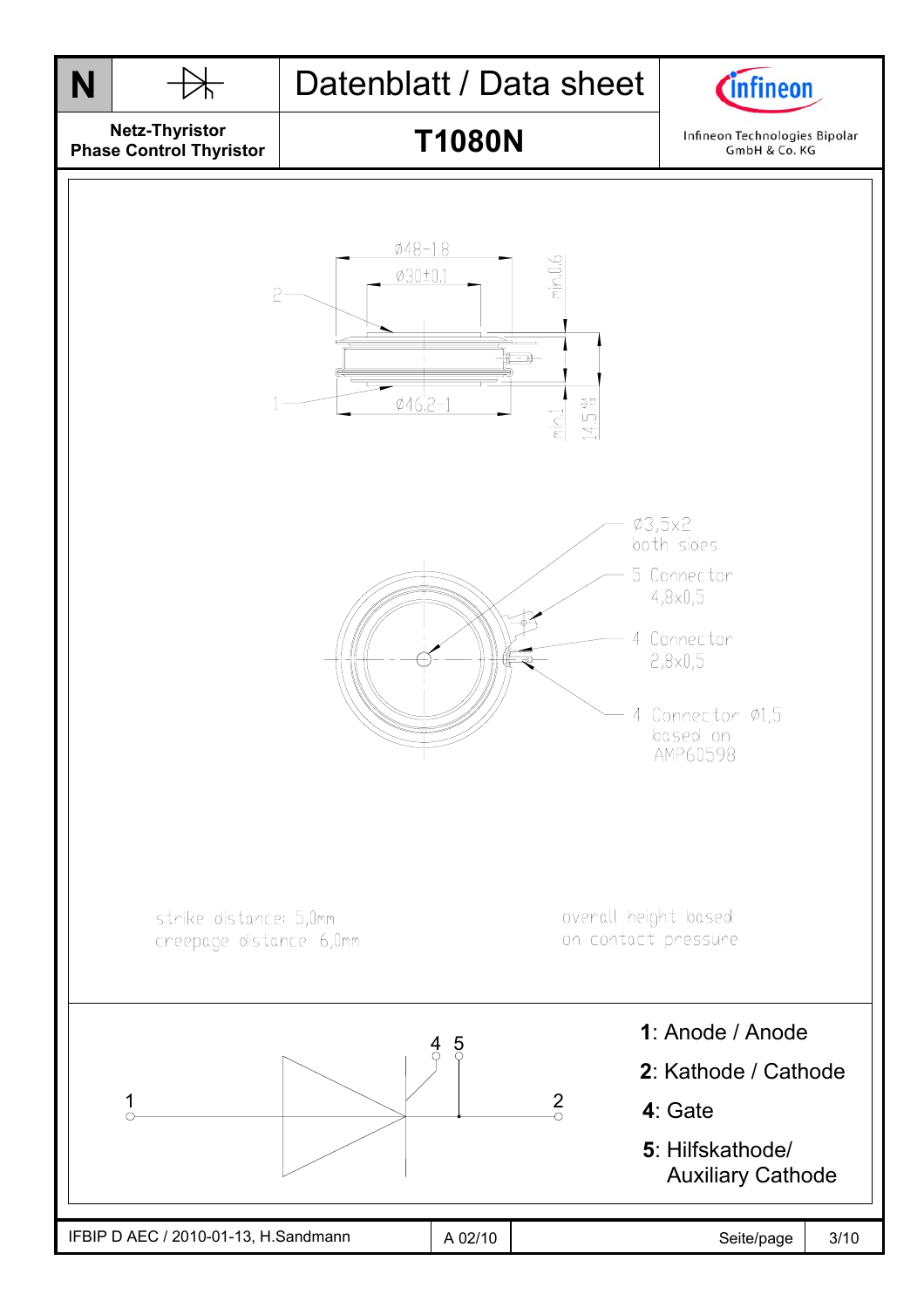



**Netz-Thyristor Phase Control Thyristor** 

#### **T1080N**

Infineon Technologies Bipolar GmbH & Co. KG

|                                 | Analytische Elemente des transienten Wärmewiderstandes $Z_{th,lc}$ für DC | Analytical elements of transient thermal impedance $Z_{thJC}$ for DC |                |        |        |        |   |   |
|---------------------------------|---------------------------------------------------------------------------|----------------------------------------------------------------------|----------------|--------|--------|--------|---|---|
| Kühlung /<br>Cooling            | Pos. n                                                                    |                                                                      | $\overline{2}$ | 3      | 4      | 5      | 6 | 7 |
| beidseitig<br>two-sided         | $R_{\text{thn}}$ [°C/W]                                                   | 0,00160                                                              | 0,0026         | 0,0024 | 0,0123 | 0,0111 |   |   |
|                                 | $\tau_{n}$ [s]                                                            | 0,00064                                                              | 0,0034         | 0,0127 | 0,0722 | 0,5230 |   |   |
| anodenseitig<br>anode-sided     | $R_{\text{thn}}$ [°C/W]                                                   | 0,00160                                                              | 0,0026         | 0,0024 | 0,0123 | 0,0371 |   |   |
|                                 | $\tau_{n}$ [s]                                                            | 0,00064                                                              | 0.0034         | 0,0127 | 0,0722 | 2,3000 |   |   |
| kathodenseitig<br>cathode-sided | $R_{\text{thn}}$ [°C/W]                                                   | 0,00160                                                              | 0,0026         | 0,0024 | 0,0123 | 0,0461 |   |   |
|                                 | $\tau_{n}$ [s]                                                            | 0,00064                                                              | 0,0034         | 0,0127 | 0,0722 | 1,8700 |   |   |

n<sub>max</sub>

n=1 thJC  $=$   $\sum$   $R_{\text{thin}}$  | 1  $-$  e  $^{-}$   $\frac{1}{2}$  $Z_{thJC} = \sum_{\text{thn}} R_{\text{thn}} \left[ 1 - e^{-\frac{t}{\tau_c}} \right]$ 

Analytische Funktion / Analytical function:  $Z_{thJC} = \sum_{n=1}^{\infty} R_{thn} \left| 1 - e^{-\frac{1}{\zeta}} \right|$ 



**Transienter innerer Wärmewiderstand für DC / Transient thermal impedance for DC**   $Z_{thJC} = f(t)$ 

a - Anodenseitige Kühlung / Anode-sided cooling

b - Beidseitige Kühlung / Two-sided cooling c - Kathodenseitige Kühlung / Cathode-sided cooling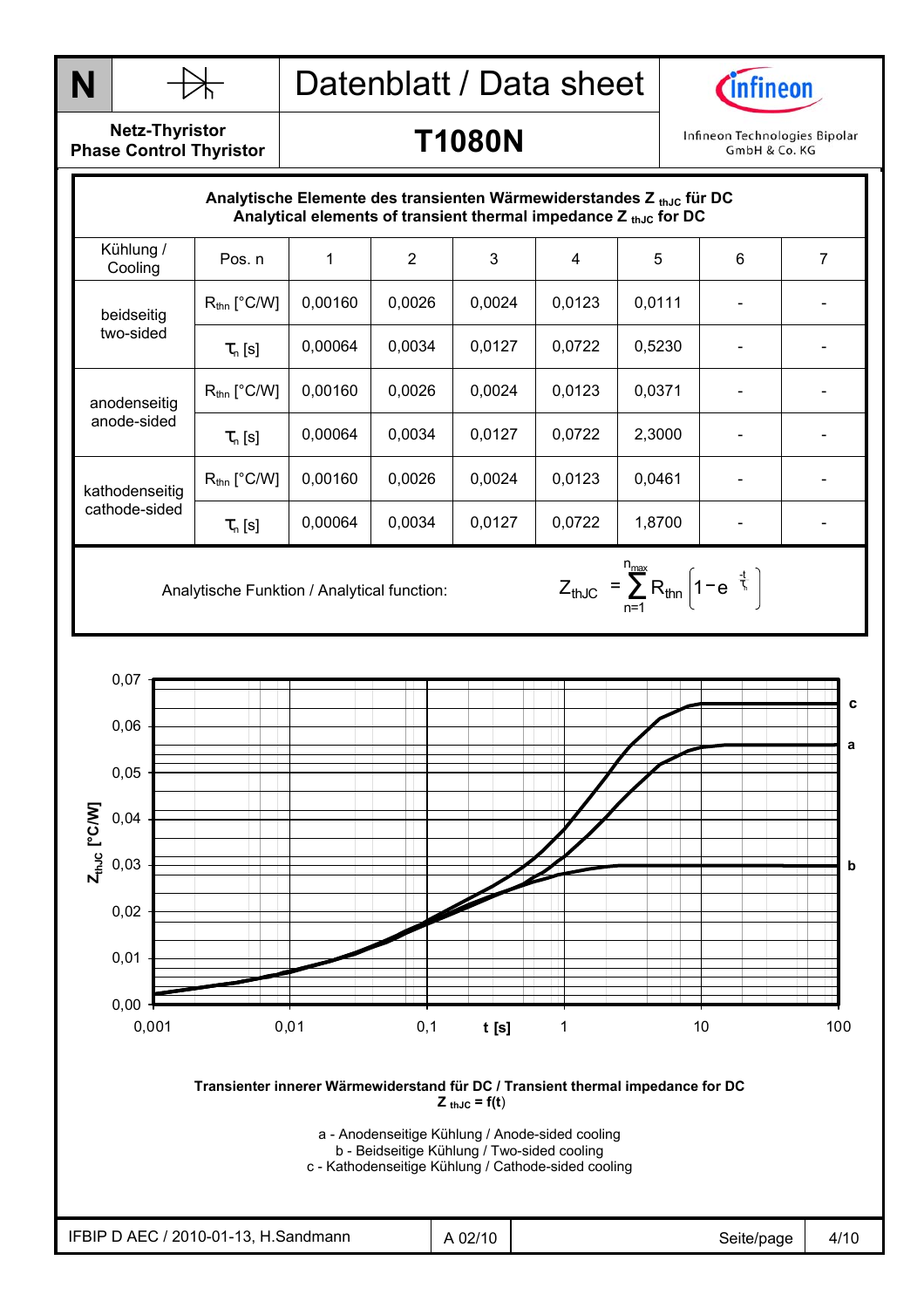



**Netz-Thyristor Phase Control Thyristor** 

#### **T1080N**

Infineon Technologies Bipolar GmbH & Co. KG

#### Durchlasskennlinie  **∆Zth Θ rec / ∆Zth Θ sin** Erhöhung des Z<sub>th DC</sub> bei Sinus und Rechteckströmen mit unterschiedlichen Stromflusswinkeln Θ Rise of  $Z_{th\,DC}$  for sinewave and rectangular current with different current conduction angles Θ Kühlung / Cooling  $\begin{vmatrix} \theta = 180^\circ & \theta = 120^\circ & \theta = 90^\circ & \theta = 60^\circ & \theta = 30^\circ \end{vmatrix}$  $ΔZ<sub>th</sub> ⊙ rec$ [°C/W] <del>1⊂lli</del> 9rec | 0,00579 | 0,00992 | 0,01324 | 0,01857 | 0,02959 |<br>[°C/W] | 0,00579 | 0,00992 | 0,01324 | 0,01857 | 0,02959 beidseitig two-sided  $\Delta Z_{\text{th}}$   $\odot$  sin<br> $[^{\circ}C/W]$ <del>^</del>⊆th 9 sin | 0,00289 | 0,00453 | 0,00680 | 0,01093 | 0,02142 |<br>[°C/W] | 0,00289 | 0,00453 | 0,00680 | 0,01093 | 0,02142  $\Delta Z_{\text{th} \, \Theta \, \text{rec}}$ [°C/W] <del>¥⊆ln</del> 9rec | 0,00577 | 0,00989 | 0,01320 | 0,01853 | 0,02955 |<br>[°C/W] | 0,00577 | 0,00989 | 0,01320 | 0,01853 | 0,02955 anodenseitig anode-sided  $ΔZ<sub>th</sub> ⊕ sin$ [°C/W] <del>^</del>⊆th 9 sin | 0,00286 | 0,00450 | 0,00676 | 0,01088 | 0,02138 | 0,02138  $ΔZ<sub>th</sub> ⊙ rec$ [°C/W] <del>¥⊆ln</del> 9rec | 0,00581 | 0,00994 | 0,01326 | 0,01860 | 0,02963 |<br>[°C/W] | 0,00581 | 0,00994 | 0,01326 | 0,01860 | 0,02963 kathodenseitig cathode-sided  $\Delta Z_{\text{th -0 sin}}$ <br>
[°C/W] <del>1⊂ln</del> 9 sin | 0,00291 | 0,00454 | 0,00682 | 0,01095 | 0,02146 |<br>[°C/W] | 0,00291 | 0,00454 | 0,00682 | 0,01095 | 0,02146  $Z_{\text{th}} \ominus \text{rec}$  =  $Z_{\text{th}} \ominus \text{C}$  +  $\Delta Z_{\text{th}} \ominus \text{rec}$

 $Z_{th}$  Θ sin =  $Z_{th}$  DC +  $\Delta Z_{th}$  Θ sin

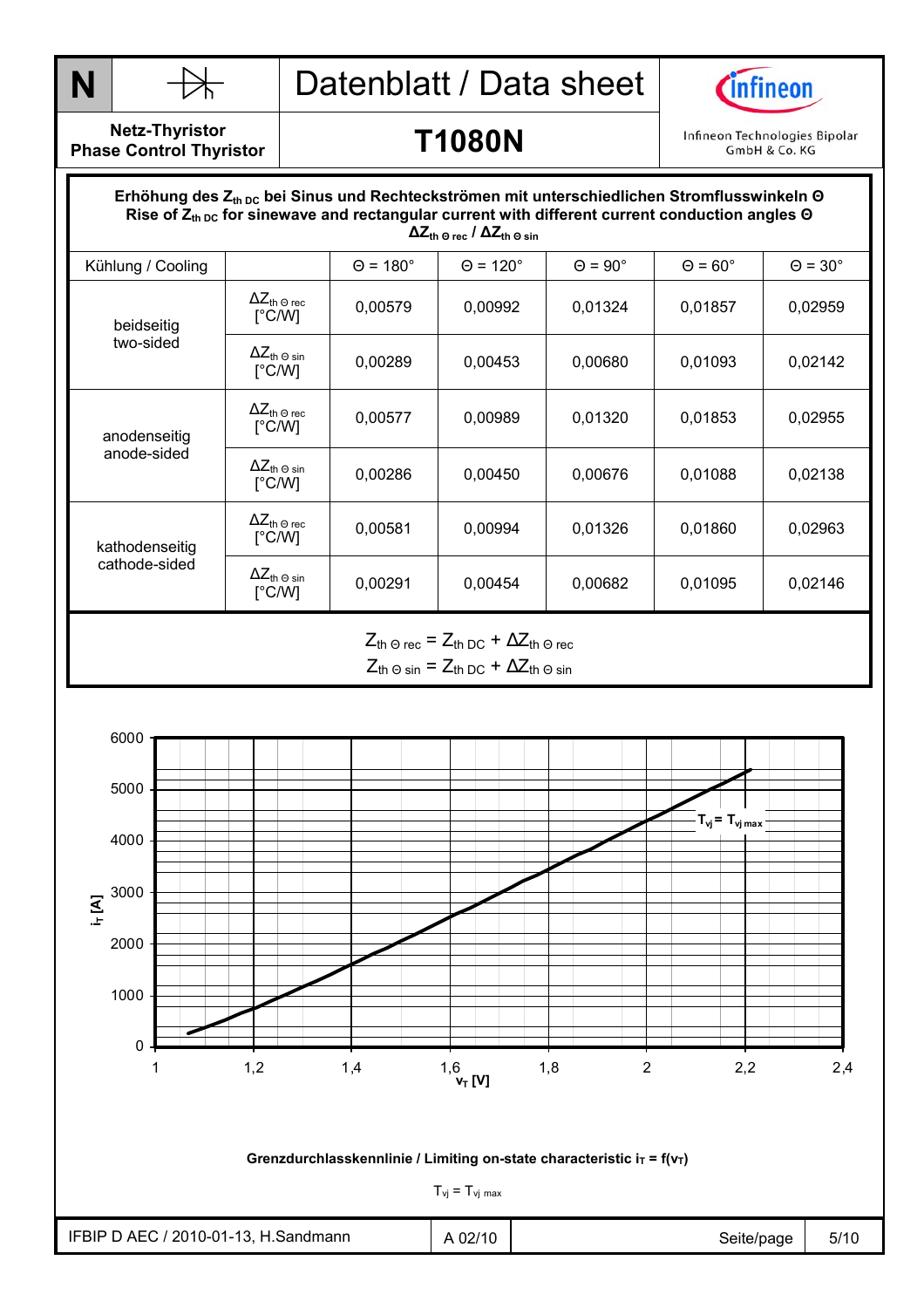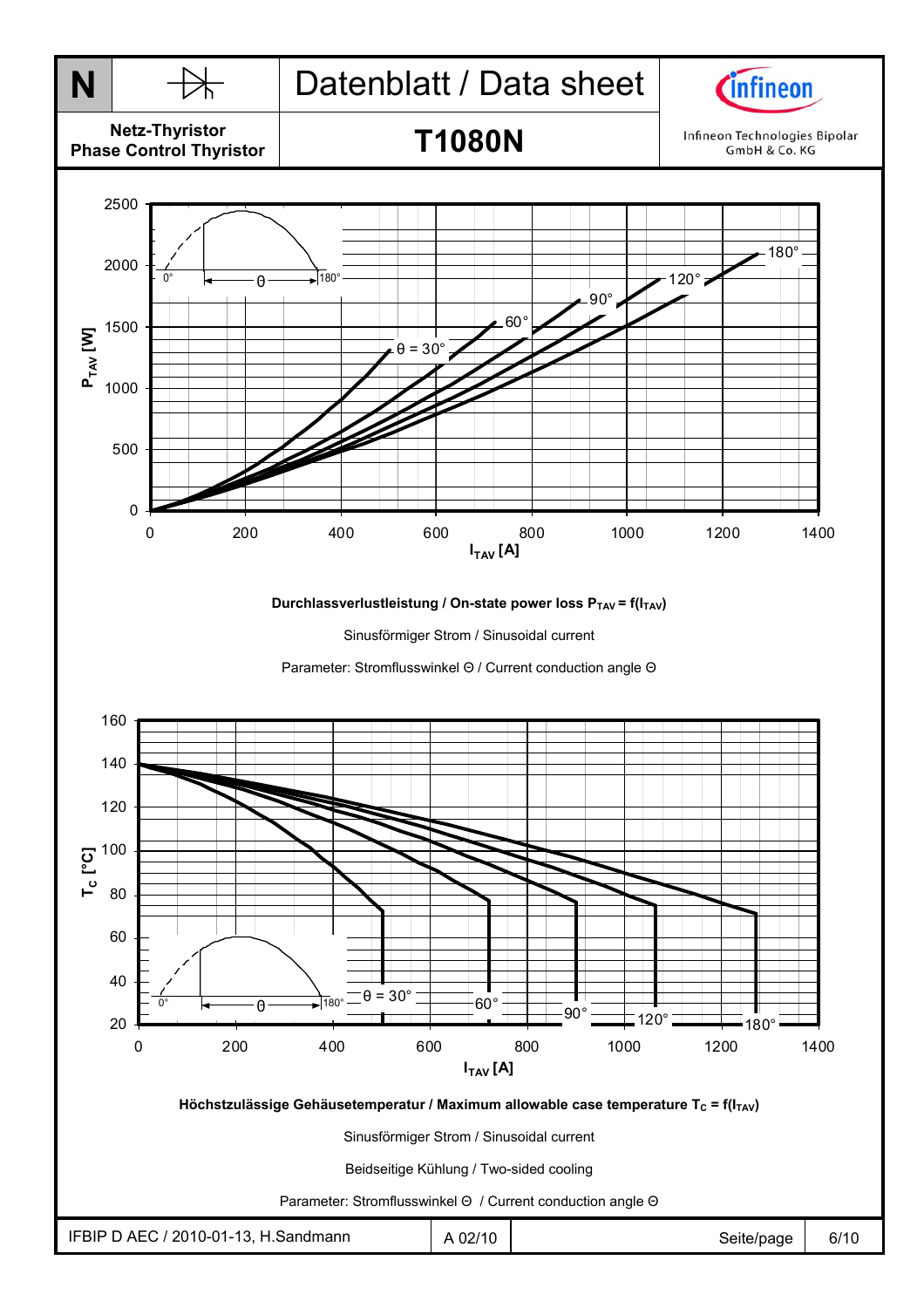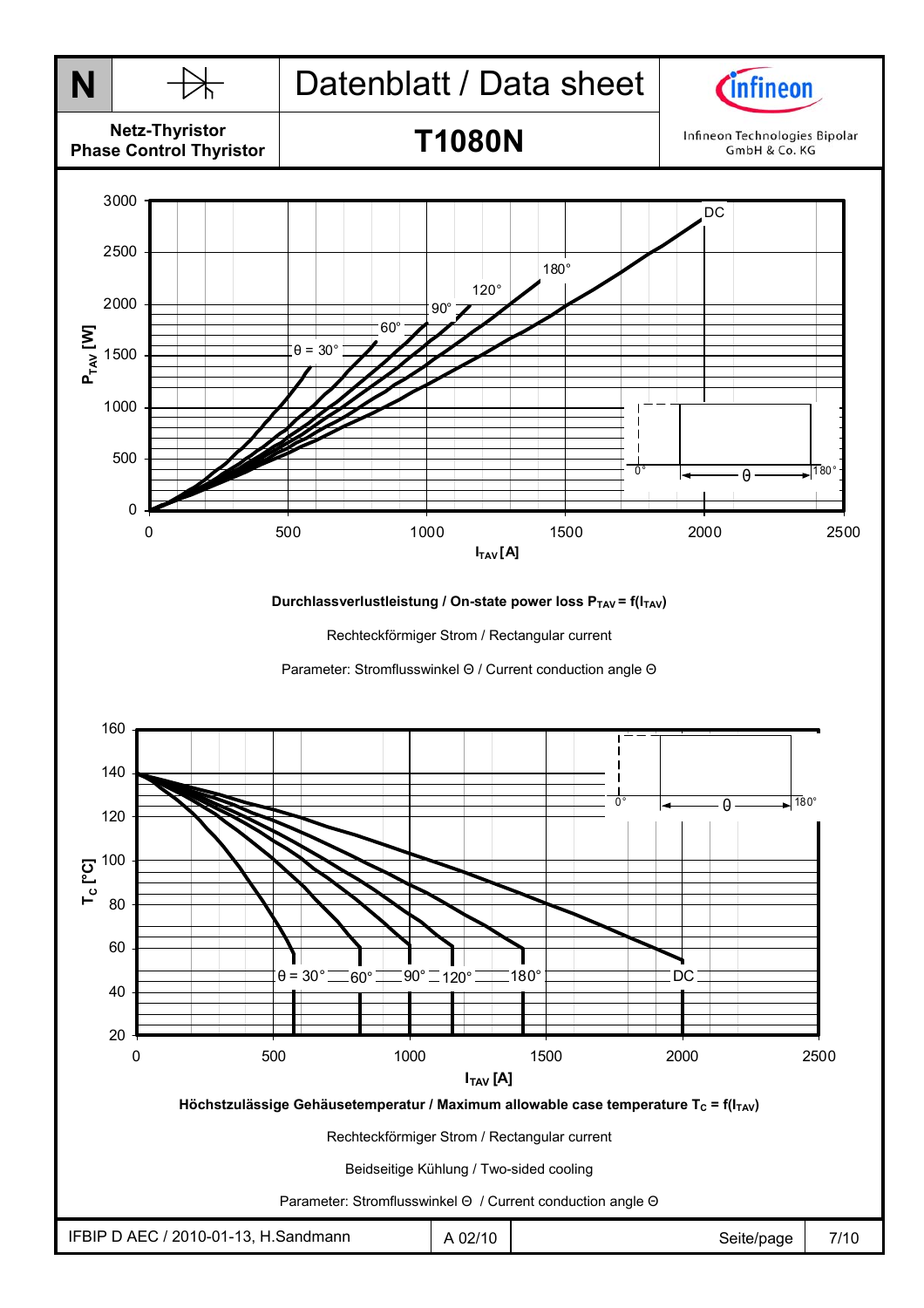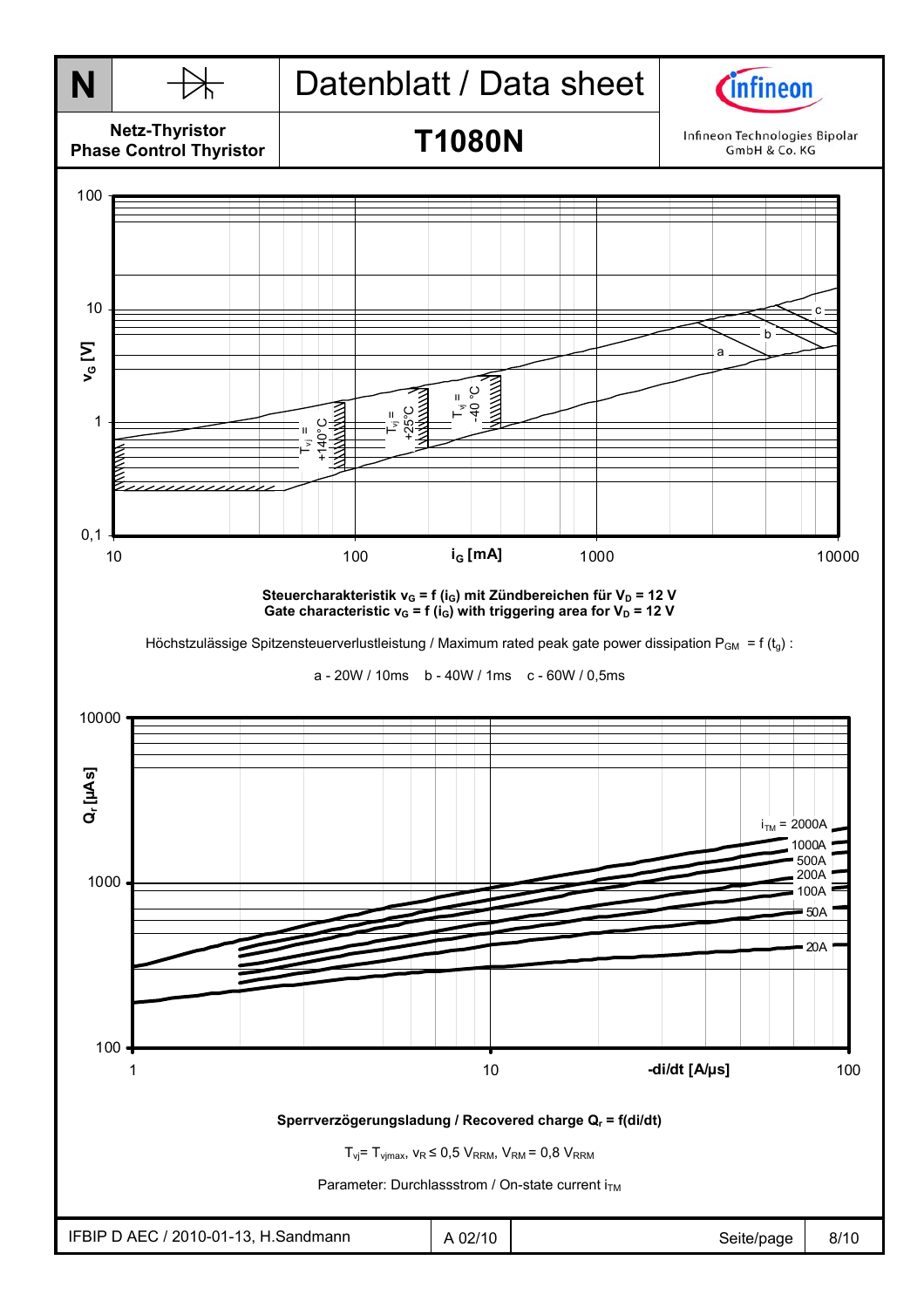